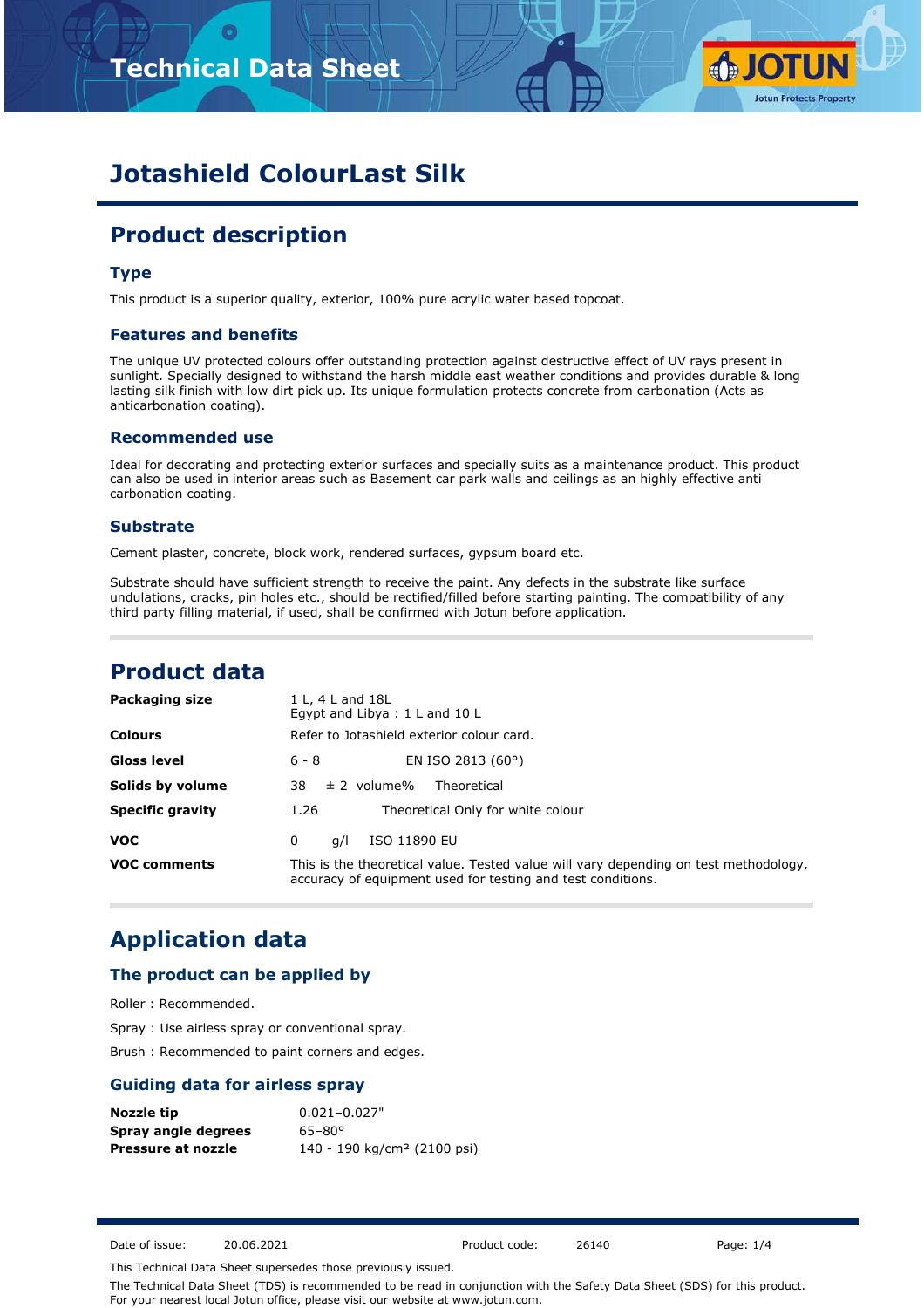

### **Film thickness per coat**

#### **Typical recommended range**

Dry film thickness 35 - 50 µm Wet film thickness 92 - 132 µm Film thickness will vary and are calculated as an average.

Theoretical spreading rate 10.8 - 7.6 m<sup>2</sup>/l

Spreading rate depends on film thickness applied, type of texture, surface porosity, imperfections, temperature, wastage during painting etc.

Maximum spread rate per coat is obtained at minimum dry film thickness and vice versa.

#### **Thinner**

Water

### **Dilution**

Maximum 10 %

### **Conditions during application**

The temperature of the substrate should be minimum 10 °C and at least 3 °C above the dew point of the air, measured in the vicinity of the substrate. Good ventilation is usually required in confined areas to ensure proper drying.

### **Drying times**

Drying times are generally related to air circulation, temperature, film thickness and number of coats, and will be affected correspondingly.

1. Recommended data given is, for recoating with the same generic type of paint.

2 . In case of multi-coat application, drying times will be influenced by the number and sequence and by the total thickness of previous coats applied.

3. The surface should be dry and free from any contamination prior to application of the subsequent coat.

| The drying time is measured by stated values:<br>Relative Humidity (RH) 50 % |                 |        |       |
|------------------------------------------------------------------------------|-----------------|--------|-------|
| Substrate temperature                                                        | 10 °C.          | -23 °C | 40 °C |
| Surface (touch) dry                                                          | 12 <sub>h</sub> | 6 h    | 2 h   |
| Hard dry                                                                     | 16 h            | 8 h    | 4 h   |
| Dry to over coat, minimum                                                    | 12 <sub>h</sub> | 6 h    | 2 h   |
|                                                                              |                 |        |       |

## **Directions for use**

## **Surface preparation**

The substrate must be sound, clean, dry and free from dust, oil, grease, laitance etc. All traces of form release agents/curing agents must be removed. A light sanding with suitable abrasive material is recommended before application. Any resulting dust/loose particles must be removed.

### **Recommended paint system**

#### **Primer**

Acrylic Emulsion Primer or Jotashield Alkali Resistant Primer : 1 Coat

Date of issue: 20.06.2021 Product code: 26140 Page: 2/4

This Technical Data Sheet supersedes those previously issued.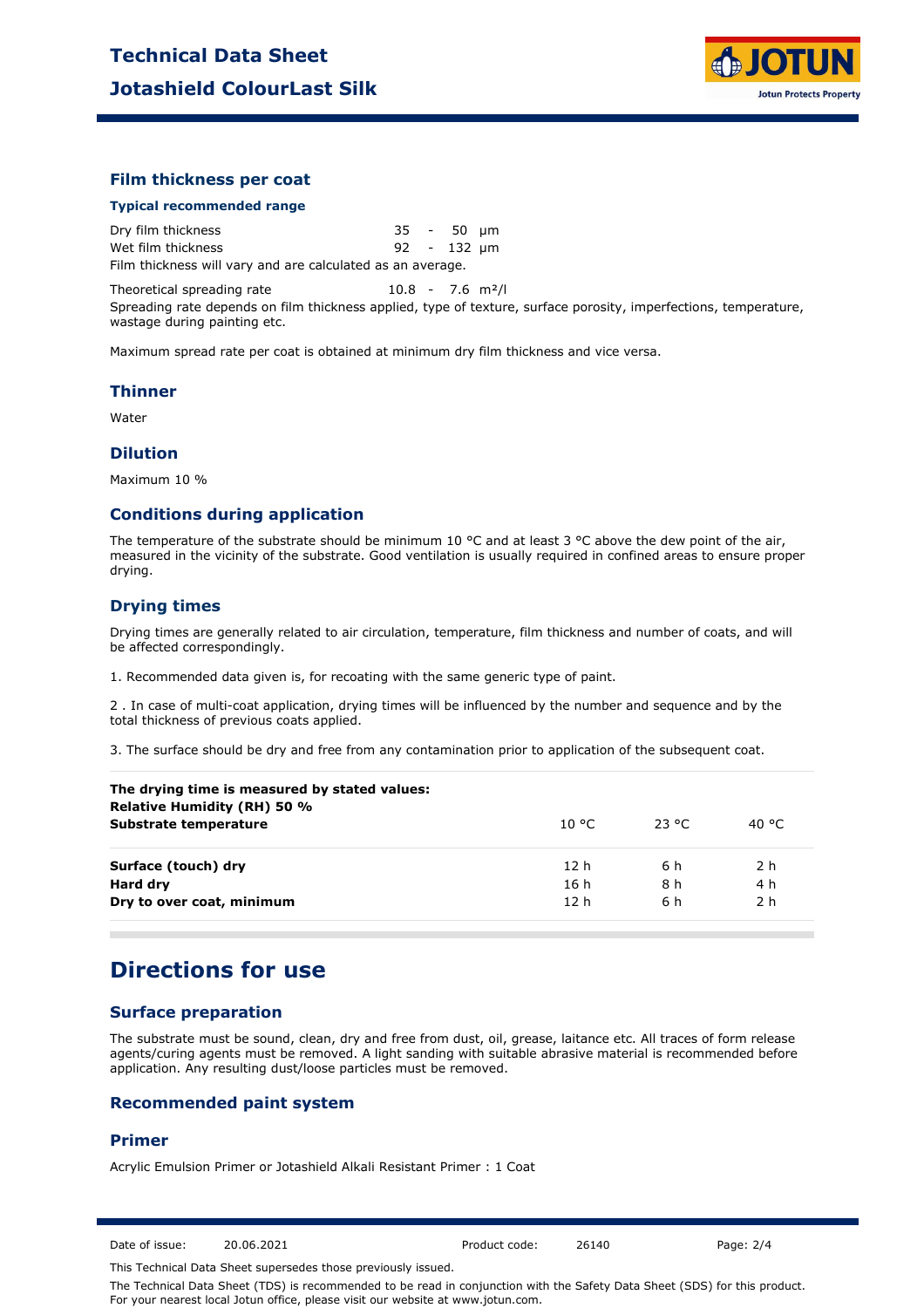# **Jotashield ColourLast Silk Technical Data Sheet**



## **Topcoat**

Jotashield ColourLast Silk : 2 Coats.

Use Jotashield Filler or Jotashield Ultra Bond Filler to rectify any imperfections on the substrate followed by sanding and the removal of accumulated dust.

### **Remarks**

Other systems may be specified, depending on area of use.

Masking tape has to be removed immediately after application of the topcoat.

Contents of packaging with different batch numbers must be mixed together before use.

Please refer to the Decorative Sales Department for technical advice.

This product is available in: United Arab Emirates, Bahrain, Kuwait, Qatar, Saudi, Oman, Egypt and Libya

## **Storage**

The product must be stored in accordance with national regulations. Keep the containers in a dry, cool, well ventilated space and away from sources of heat and ignition. Containers must be kept tightly closed. Handle with care.

# **Environmental labelling**

## **Green Building Standards**

This product contributes to Green Building Standard credits by meeting the following specific requirements:

LEED®v4 (2013)

EQ credit: Low emitting materials

VOC content for Nonflat Coatings (100 g/l) (CARB(CSM)2007) and emission between 0.5 and 5.0 mg/m<sup>3</sup> (CDPH method 1.1).

MR credit: Building product disclosure and optimization

Material Ingredients, Option 2: Material Ingredient Optimization, International Alternative Compliance Path - REACH optimization: Fully inventoried chemical ingredients to 100 ppm and not containing substances on the REACH Authorization list – Annex XIV, the Restriction list – Annex XVII and the SVHC candidate list. Environmental Product Declarations. Product-specific Type III EPD (ISO 14025;21930, EN 15804). (for Jotun U. A.E. Ltd. (L.L.C.) and Jotun Paints Co. L.L.C. )

SS Credit: Heat Island Reduction

Selected colour(s) of this product meets the requirements of:

- SR of at least 0.33 for Non-roof structures
- SRI of at least 39 for Steep-sloped roof
- SRI of at least 82 for Low-sloped roof
- SRI of at least 39 for Parking roof covering

LEED® (2009) SS credit 7.1: Heat Island Effect - Nonroof Hardscape, Roof structures and Parking roof covering. Selected colour(s) have SRI of at least 29. SS credit 7.2: Heat Island Effect - Roof Selected colour(s) have SRI of at least 29 for Steep-sloped roof and 78 for Low-sloped roof.

BREEAM® International (2016)

- Hea 02: Meets the VOC emission demands (ISO 16000-9/10 (2006) or CDPH method 1.1 (2010)/1.2 (2017). - Mat 01: Product-specific Type III EPD (ISO 14025;21930, EN 15804). ) for Jotun U.A.E. Ltd. (L.L.C.) and Jotun Paints Co. L.L.C. )

## **Certificates**

Date of issue: 20.06.2021 Product code: 26140 Page: 3/4

This Technical Data Sheet supersedes those previously issued.